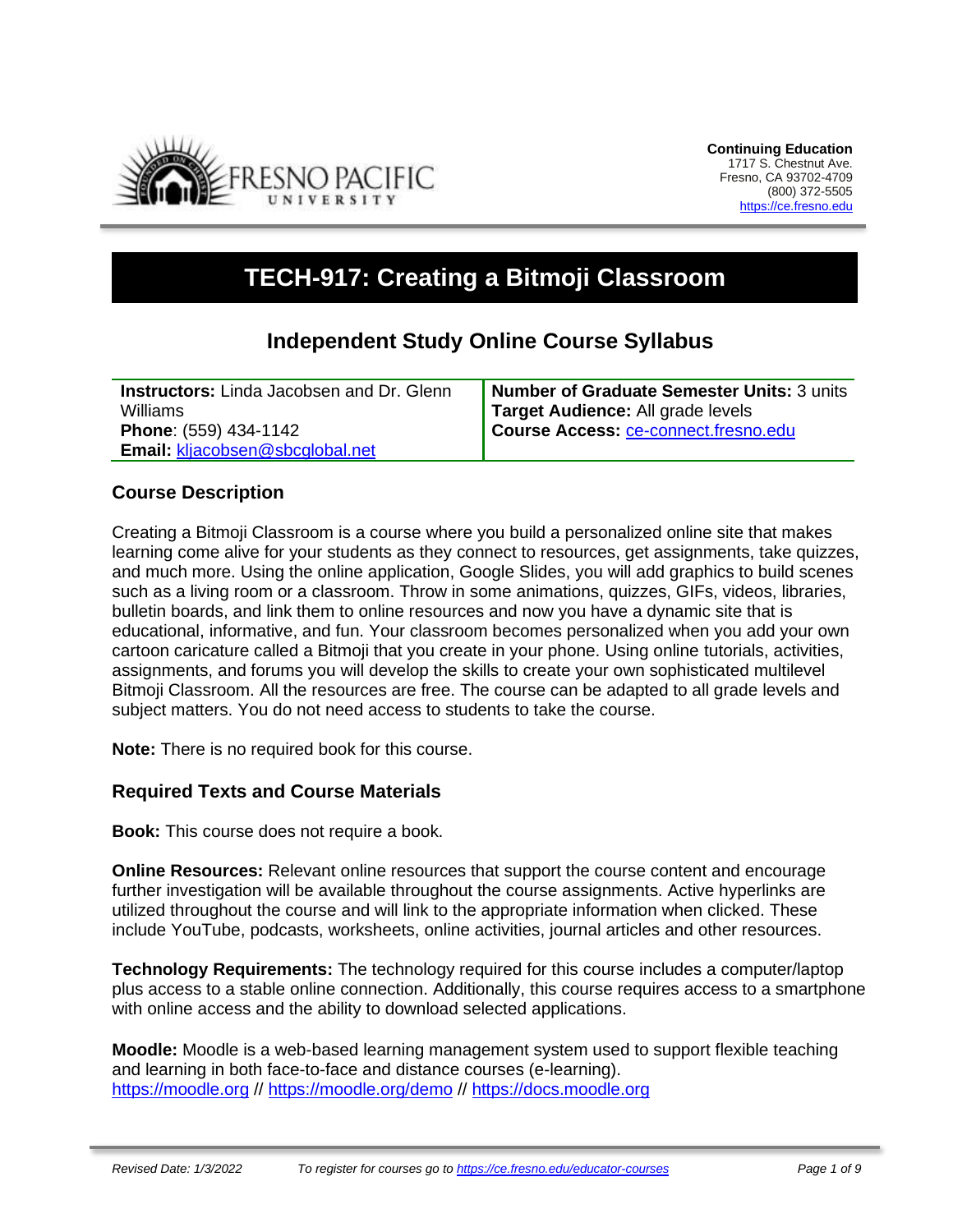### **Course Dates**

Self-paced; students may enroll at any time and take up to one year, from the date of registration, to complete assignments. Students may complete assignments in no less than three weeks for a 3 unit course (one week per unit).

#### **National Standards Addressed in This Course**

#### **National Board for Professional Teaching Standards (NBPTS)**

[\(http://www.nbpts.org/standards-five-core-propositions/\)](http://www.nbpts.org/standards-five-core-propositions/)

First published in 1989 and updated in 2016, *[What Teachers Should Know and Be Able to Do](http://www.accomplishedteacher.org/)* articulates the National Board's Five Core Propositions for teaching. The Five Core Propositions comparable to medicine's Hippocratic Oath — set forth the profession's vision for accomplished teaching. Together, the propositions form the basis of all National Board Standards and the foundation for National Board Certification. Course assignments have been designed so students can demonstrate excellence against these professional teaching standards whenever possible.

- Proposition 1: Teachers are committed to students and their learning
- Proposition 2: Teachers know the subject they teach and how to teach those subjects to students
- Proposition 3: Teachers are responsible for managing and monitoring student learning
- Proposition 4: Teachers think systematically about their practice and learn from experience
- Proposition 5: Teachers are members of learning communities

#### **National Educational Technology Standards (NETS)**

The projects contained in this course are closely aligned to the ISTE National Educational Technology Standards (NETS) for teachers. Numbers in parentheses following each learning outcome above refer to the National Educational Technology Standards category to which the outcome is linked. The categories are:

I. Facilitate and Inspire Student Learning and Creativity

II. Design and Develop Digital-Age Learning Experiences and Assessments

III. Model Digital-Age Work and Learning

IV. Promote and Model Digital Citizenship and Responsibility

V. Engage in Professional Growth and Leadership

### **Continuing Education Student Learning Outcomes (CE-SLO)**

| CE-SLO 1            | Demonstrate proficient written communication by articulating a clear focus,<br>synthesizing arguments, and utilizing standard formats in order to inform and<br>persuade others, and present information applicable to targeted use. |
|---------------------|--------------------------------------------------------------------------------------------------------------------------------------------------------------------------------------------------------------------------------------|
| CE-SLO 2            | Demonstrate comprehension of content-specific knowledge and the ability to<br>apply it in theoretical, personal, professional, or societal contexts.                                                                                 |
| CE-SLO <sub>3</sub> | Reflect on their personal and professional growth and provide evidence of how<br>such reflection is utilized to manage personal and professional improvement.                                                                        |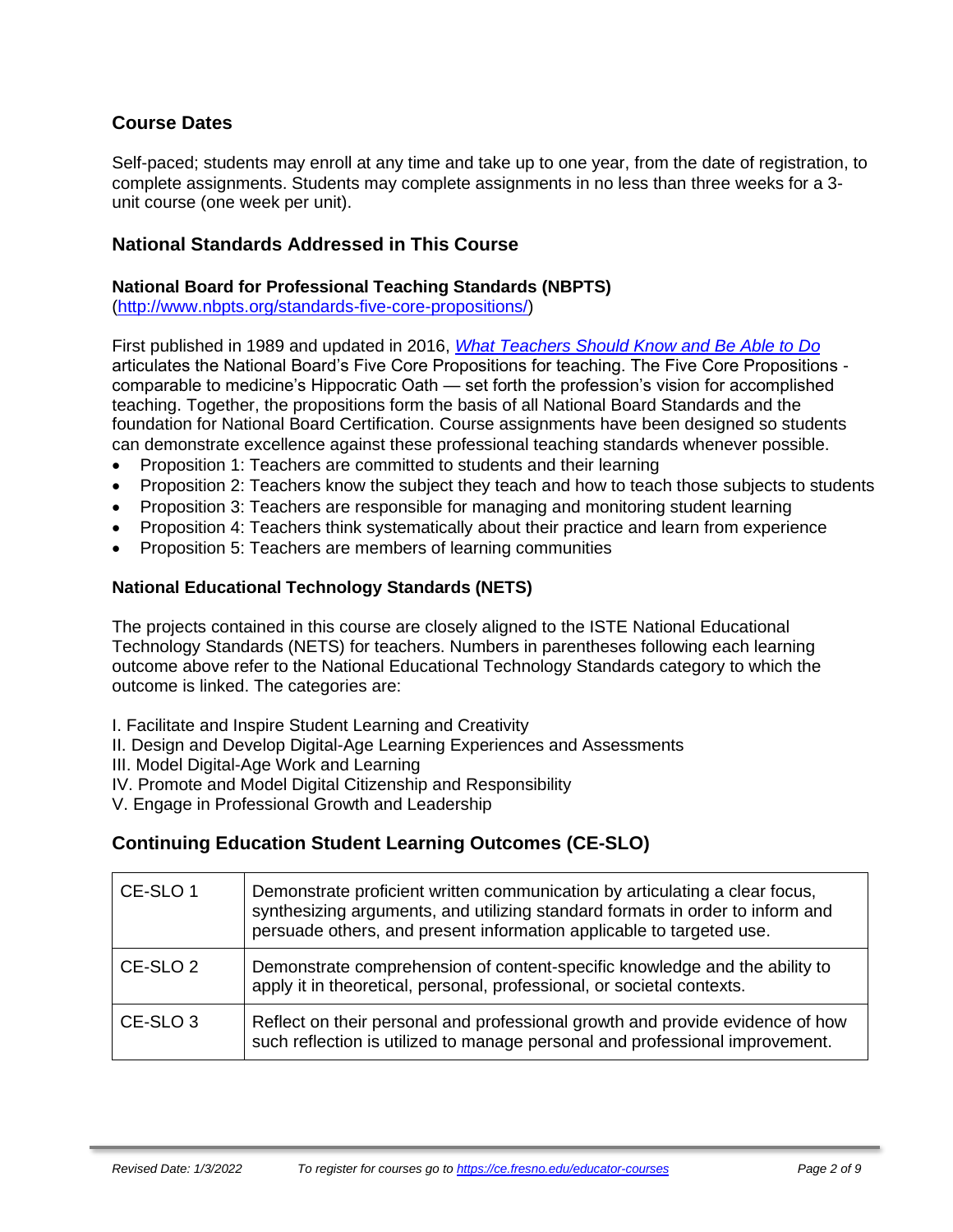| CE-SLO 4            | Apply critical thinking competencies by generating probing questions,<br>recognizing underlying assumptions, interpreting and evaluating relevant<br>information, and applying their understandings to the professional setting.                                           |
|---------------------|----------------------------------------------------------------------------------------------------------------------------------------------------------------------------------------------------------------------------------------------------------------------------|
| CE-SLO 5            | Reflect on values that inspire high standards of professional and ethical<br>behavior as they pursue excellence in applying new learning to their chosen<br>field.                                                                                                         |
| CE-SLO <sub>6</sub> | Identify information needed in order to fully understand a topic or task, organize<br>that information, identify the best sources of information for a given enquiry,<br>locate and critically evaluate sources, and accurately and effectively share that<br>information. |

### **Course Student Learning Outcomes (C-SLO)**

| <b>Student Learning Outcomes for This Course</b><br>By the end of this course student will be able to:                                                                                                              | <b>National Standards</b><br>Addressed* | <b>CE-SLO</b><br>Addressed** |
|---------------------------------------------------------------------------------------------------------------------------------------------------------------------------------------------------------------------|-----------------------------------------|------------------------------|
| Share their background experience and<br>1.<br>respond to other student's posts.                                                                                                                                    | <b>NBPTS V</b>                          | CE <sub>1</sub>              |
| 2. Conduct research including former students'<br>forum posts to glean ideas for their own<br>educational based Bitmoji Classroom                                                                                   | NBPTS III, IV, V                        | CE 1, 2, 5, 6                |
| 3. Articulate how Bitmoji Classroom can be<br>used for instruction purposes.                                                                                                                                        | NBPTS I, II, III, IV, V                 | CE 1, 2, 4, 5                |
| 4.<br>Master the skills for Google Slides and Drive<br>and be able to create projects for<br>instructional purposes.                                                                                                | NBPTS I, III, IV                        | CE <sub>6</sub>              |
| 5.<br>Demonstrate they can create a sophisticated<br>educational Bitmoji Classroom designed for<br>their students.                                                                                                  | NBPTS I, II, III, IV                    | CE 2, 4, 6                   |
| 6.<br>Work with graphics and other resources that<br>can be a Bitmoji Classroom including<br>creating a Bitmoji, finding and editing<br>graphics, linking to YouTube videos, creating<br>GIFs, and creating Google. | NBPTS II, III                           | CE 4, 6                      |
| 7. Use forum posts to share tips and project<br>ideas that can enhance future students'<br>Bitmoji Classrooms and respond to other<br>posts.                                                                        | NBPTS I, IV, V                          | CE 1, 2, 3, 5                |

\* Please refer to the section on **National Standards Addressed in This Course**

\*\* Please refer to the section on **Continuing Education Program Student Learning Outcomes**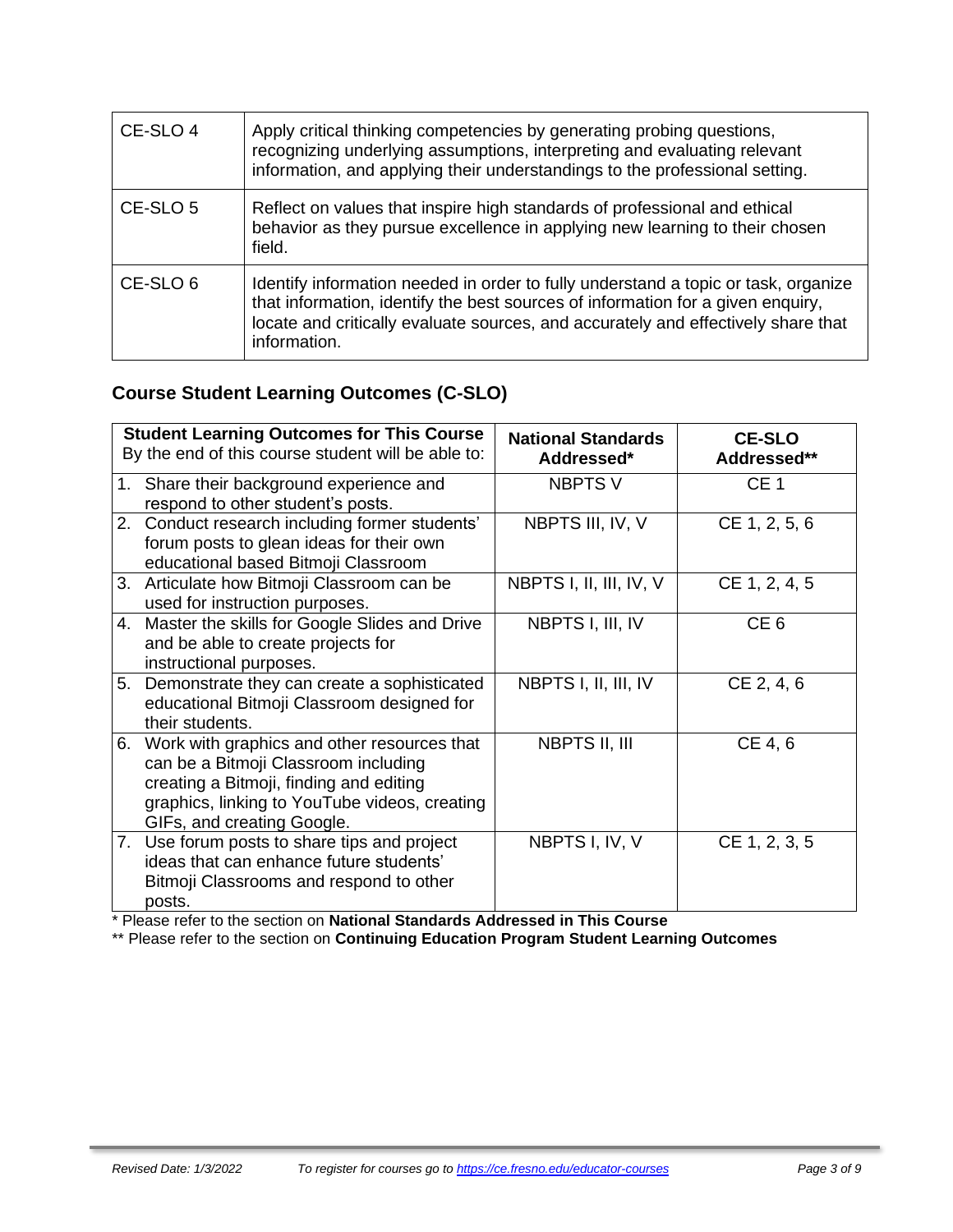**Topics, Assignments, and Activities**

| <b>Module Title</b>                        | <b>Module Assignments and Activities</b>                                                                                                                                                                                                                                                                                                                                                                                                                                                         | <b>Points</b><br><b>Possible</b><br>for Each<br><b>Assignment</b> |
|--------------------------------------------|--------------------------------------------------------------------------------------------------------------------------------------------------------------------------------------------------------------------------------------------------------------------------------------------------------------------------------------------------------------------------------------------------------------------------------------------------------------------------------------------------|-------------------------------------------------------------------|
| <b>Welcome Module</b>                      | <b>Welcome Video</b><br>$\bullet$                                                                                                                                                                                                                                                                                                                                                                                                                                                                |                                                                   |
|                                            | <b>Course Syllabus</b><br>$\bullet$                                                                                                                                                                                                                                                                                                                                                                                                                                                              |                                                                   |
|                                            | Policies and Procedures<br>$\bullet$                                                                                                                                                                                                                                                                                                                                                                                                                                                             |                                                                   |
| <b>Module 1: Getting</b><br><b>Started</b> | Review the course syllabus<br>$\bullet$<br>Read about the parameters of the course and how to<br>$\bullet$<br>submit assignments<br>Learn how to take screen shots and insert them into<br>$\bullet$<br>documents<br>Download Google Chrome and use the provided<br>tutorial to master the basics on how to use Chrome<br>Create a Google Account and learn to use Google<br>$\bullet$<br><b>Drive</b><br>Study the supplied online resources.<br>1.1 Forum Assignment: Getting to Know You<br>٠ | 10 pts<br>10 pts                                                  |
|                                            | 1.2 About Bitmoji classrooms<br>$\bullet$                                                                                                                                                                                                                                                                                                                                                                                                                                                        |                                                                   |
| Module 2: Google<br><b>Drive</b>           | Study the resources provided in this module<br>$\bullet$<br>Complete the Google Slides skills checklist<br>$\bullet$<br>2.1 Assignment: Google Drive Basics<br>$\bullet$                                                                                                                                                                                                                                                                                                                         | 20 pts                                                            |
| Module 3: Google<br><b>Slides</b>          | Study the resources provided in this module<br>$\bullet$<br>Complete the Google Slides skills checklist<br>$\bullet$<br>Create a Slide demonstrating their mastery of the skills<br>$\bullet$<br>3.1 Assignment: Google Slides<br>٠                                                                                                                                                                                                                                                              | 20 pts                                                            |
| <b>Module 4: Bitmojis</b><br>and Graphics  | Study the resources provided in this module.<br>$\bullet$<br>Add the Bitmoji link to Google Chrome<br>$\bullet$<br>Create a Bitmoji and import differently posed Bitmojis<br>$\bullet$<br>into Google Slides<br>Find/edit graphics, including clipart, GIFs, and vides to<br>$\bullet$<br>insert into a Bitmoji Classroom<br>Learn how to transfer pictures from a camera to a<br>computer<br>Create a GIF<br>٠<br>4.1 Assignment: Graphics for a Bitmoji Classroom                              | 20 pts                                                            |
| Module 5:<br><b>Advanced Skills</b>        | Combine a bookshelf graphic and book cover graphics<br>$\bullet$<br>and to give the look of a bookshelf.<br>Use links to educational resources for each book.<br>$\bullet$<br>Learn the basics of Google Forms and be able to<br>$\bullet$<br>create a quiz or survey that can be linked to a Bitmoji<br>Classroom                                                                                                                                                                               |                                                                   |
|                                            | 5.1 Assignment: Creating a Library<br>5.2 Assignment: Using Google Forms                                                                                                                                                                                                                                                                                                                                                                                                                         | 10 pts<br>20 pts                                                  |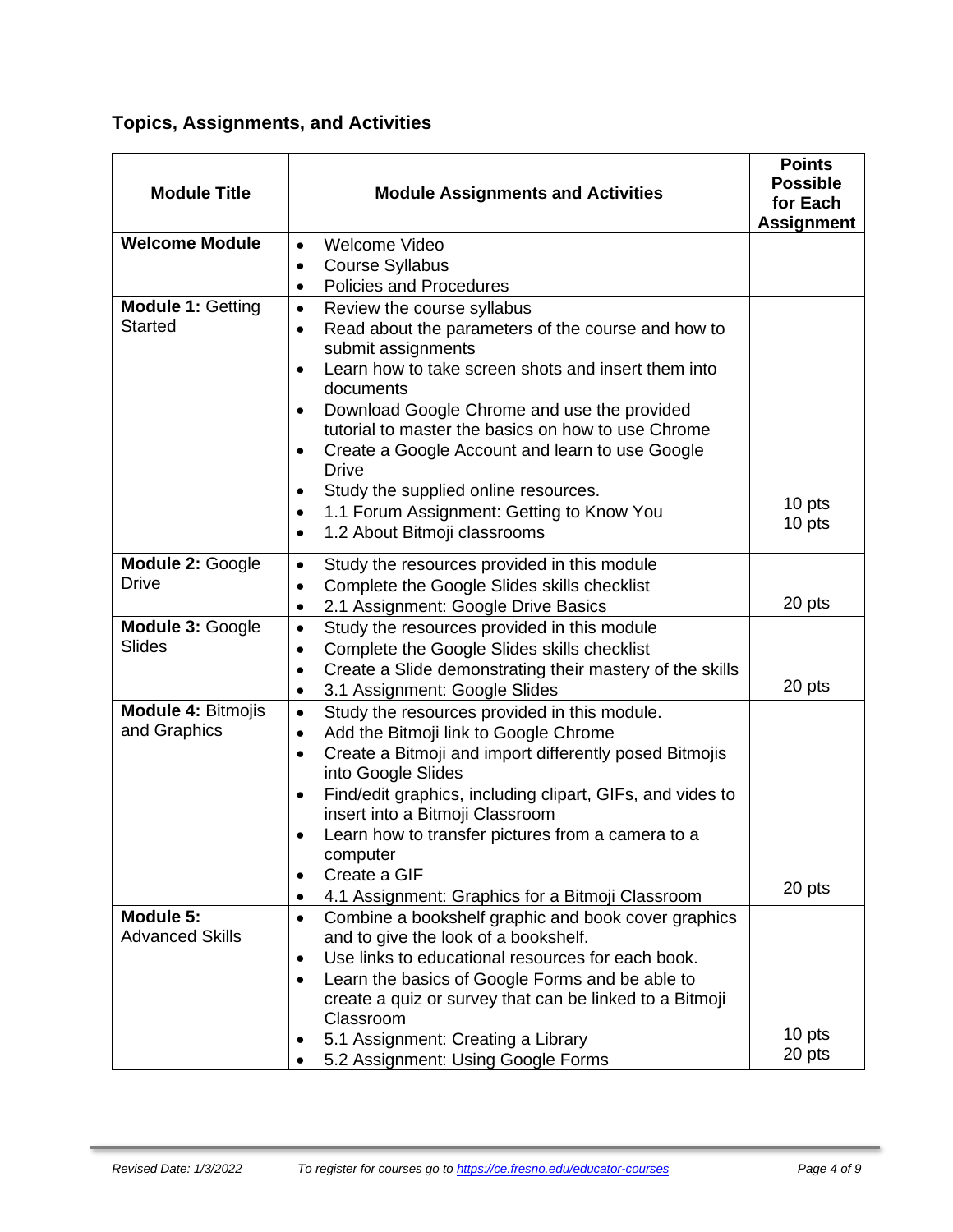| <b>Module 6: Creating</b> | Use the skills from previous modules to create their<br>$\bullet$      |            |
|---------------------------|------------------------------------------------------------------------|------------|
| Your First Bitmoji        | own two slide Bitmoji Classroom                                        |            |
| Classroom                 | 6.1 Assignment: Your First Bitmoji Classroom<br>$\bullet$              | 20 pts     |
| Module 7: Bitmoji         | Conduct research based on provided resources<br>$\bullet$              |            |
| Classroom Ideas           | Conduct their own research focusing on resources that<br>$\bullet$     |            |
|                           | relate to their students                                               |            |
|                           | Search the 9.1 Forum Assignment: Ideas for                             |            |
|                           | Beginning Students to find ideas that they can use                     |            |
|                           | when creating their Bitmoji Classrooms                                 |            |
|                           | 7.1 Assignment: Educational Uses for Bitmoji<br>$\bullet$              |            |
|                           | Classrooms                                                             | 20 pts     |
| Module 8: your            | Create a complete education based Bitmoji Classroom<br>$\bullet$       |            |
| Bitmoji Classroom         | for their students.                                                    |            |
|                           | 8.1 Assignment: Your Bitmoji Classroom<br>$\bullet$                    | 30 pts     |
| <b>Module 9: Sharing</b>  | Provide ideas for students that are in an earlier part of<br>$\bullet$ |            |
| is Caring                 | the course and respond to another student's post.                      |            |
|                           | Respond to someone's post                                              |            |
|                           | 9.1 Forum Assignment: Ideas for Beginning Students<br>$\bullet$        | 10 pts     |
| Course Wrap-up-           | <b>Course Evaluation</b><br>$\bullet$                                  |            |
| Grading and               | <b>Course Completion Checklist</b><br>$\bullet$                        |            |
| Evaluation                | <b>Grade Request / Transcript Request</b>                              |            |
|                           | <b>TOTAL POINTS</b>                                                    | 190 points |

### **Grading Policies, Rubrics, and Requirements for Assignments**

#### **Grading Policies**

- Assignments will be graded per criteria presented in the course rubrics.
- $A = 90-100\%$  and  $B = 80-89\%$ , (anything below 80% will not receive credit.)
- The discernment between an A or a B letter grade is at the discretion of the instructor based on the quality of work submitted (see course rubrics).
- Coursework falling below a B grade will be returned with further instructions.
- All assignments must be completed to receive a grade and are expected to reflect the quality that teacher-training institutions require of professional educators. If completed assignments do not meet this standard, students will be notified with further instructions from the instructor.

| Grade | <b>Percent</b> | <b>Description</b> | <b>Rubric</b>                                                                                                                                                                        |
|-------|----------------|--------------------|--------------------------------------------------------------------------------------------------------------------------------------------------------------------------------------|
| Α     | 90-100%        | Excellent          | Meets all course / assignment requirements with<br>significant evidence of subject mastery and<br>demonstration of excellent graduate level<br>professional development scholarship. |
| В     | 80-89%         | Very Good          | Adequately meets criteria for all course/assignment<br>requirements - demonstrates subject competency<br>with very good graduate level professional<br>development scholarship.      |

#### **Grading Rubrics**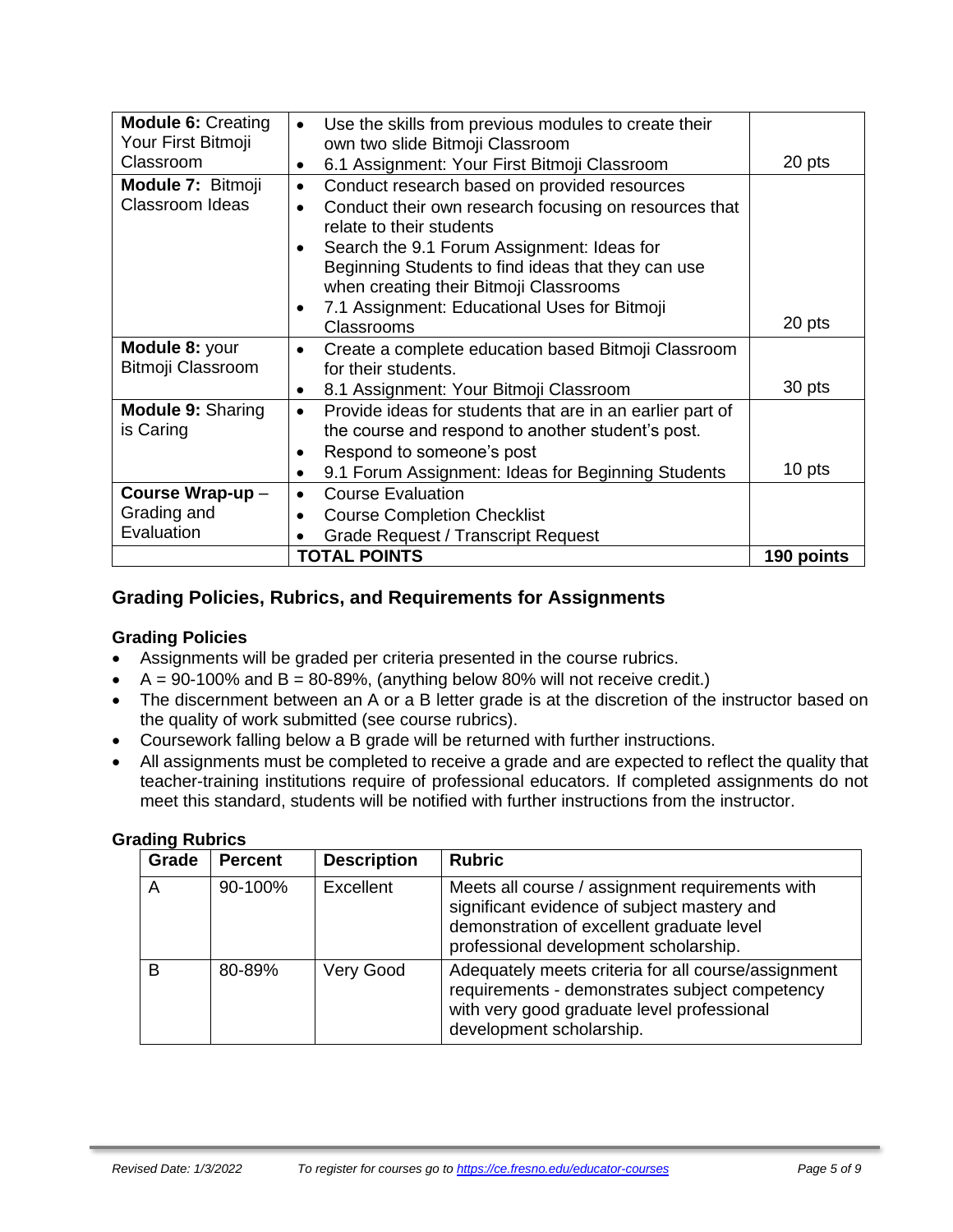| NC |  | Below 80%   Unacceptable   Does not meet the minimum criteria for all |
|----|--|-----------------------------------------------------------------------|
|    |  | course/assignment requirements and demonstrated                       |
|    |  | little, if any, evidence of acceptable graduate level                 |
|    |  | professional development scholarship.                                 |

#### **Writing Requirements**

- **Superior:** Writing is clear, succinct, and reflects graduate level expectations. Clearly addresses all parts of the writing task. Maintains a consistent point of view and organizational structure. Includes relevant facts, details, and explanations.
- **Standard:** Writing is acceptable with very few mistakes in grammar and spelling. Addresses most parts of the writing task. Maintains a mostly consistent point of view and organizational structure. Includes mostly relevant facts, details, and explanations.
- **Sub-standard:** Writing contains noticeable mistakes in grammar and spelling. Does not address all parts of the writing task. Lacks a consistent point of view and organizational structure. May include marginally relevant facts, details, and explanations.

#### **Lesson Plan Requirements**

- **Superior:** Instructional goals and objectives clearly stated. Instructional strategies appropriate for learning outcome(s). Method for assessing student learning and evaluating instruction is clearly delineated and authentic. All materials necessary for student and teacher to complete lesson clearly listed.
- **Standard:** Instructional goals and objectives are stated but are not easy to understand. Some instructional strategies are appropriate for learning outcome(s). Method for assessing student learning and evaluating instruction is present. Most materials necessary for student and teacher to complete lesson are listed.
- **Sub-standard:** Instructional goals and objectives are not stated. Learners cannot tell what is expected of them. Instructional strategies are missing or strategies used are inappropriate. Method for assessing student learning and evaluating instruction is missing. Materials necessary for student and teacher to complete lesson are missing.

#### **Instructor/Student Contact Information**

Throughout the course participants will be communicating with the instructor and their classmates on a regular basis using asynchronous discussion forums. Students are provided with instructor contact information in the event they want to make email or phone contact. In addition, students are encouraged to email or phone the instructor at any time. Students will also receive feedback on the required assignments as they are submitted.

#### **Forums**

Participation is an important expectation of this course and all online courses. Online discussions promote reflection and analysis while allowing students to appreciate and evaluate positions that others express. While students may not be engaging with the same students throughout this course, they will be expected to offer comments, questions, and replies to the discussion question whenever possible. The faculty role in the discussion forum is that of an observer and facilitator.

#### **Coursework Hours**

Based on the Carnegie Unit standard, a unit of graduate credit measures academic credit based on the number of hours the student is engaged in learning. This includes all time spent on the course: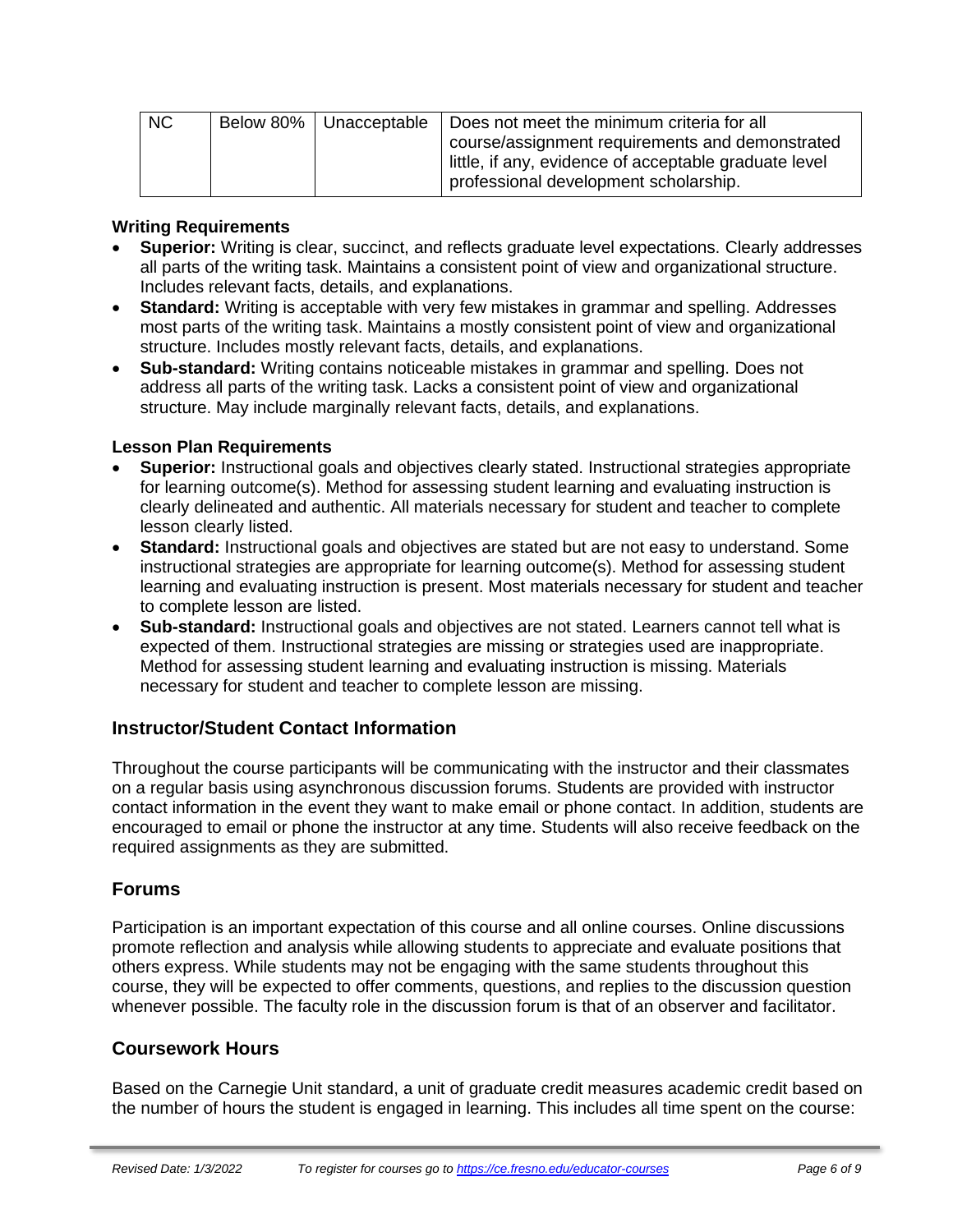reading the textbook, watching videos, listening to audio lessons, researching topics, writing papers, creating projects, developing lesson plans, posting to discussion boards, etc. Coursework offered for FPU Continuing Education graduate credit adheres to 45 hours per semester unit for the 900-level courses. Therefore, a student will spend approximately 135 hours on a typical 3-unit course.

### **Services for Students with Disabilities**

Students with disabilities are eligible for reasonable accommodations in their academic work in all classes. In order to receive assistance, the student with a disability must provide the Academic Support Center with documentation, which describes the specific disability. The documentation must be from a qualified professional in the area of the disability (i.e. psychologist, physician or educational diagnostician). Students with disabilities should contact the Academic Support Center to discuss academic and other needs as soon as they are diagnosed with a disability. Once documentation is on file, arrangements for reasonable accommodations can be made. For more information and for downloadable forms, please go to [https://www.fresno.edu/students/academic](https://www.fresno.edu/students/academic-support/services-students-disabilities)[support/services-students-disabilities.](https://www.fresno.edu/students/academic-support/services-students-disabilities)

### **Plagiarism and Academic Honesty**

All people participating in the educational process at Fresno Pacific University are expected to pursue honesty and integrity in all aspects of their academic work. Academic dishonesty, including plagiarism, will be handled per the procedures set forth in the Fresno Pacific University Catalogue and Handbook - <https://handbook.fresno.edu/graduate/academic-policies>

### **Technology Requirements**

To successfully complete the course requirements, course participants will need Internet access, can send and receive email, know how to manage simple files in a word processing program, and have a basic understanding of the Internet. Please remember that the instructor is not able to offer technical support. If you need technical support, please contact your Internet Service Provider.

**Moodle:** This course will be delivered totally online. Moodle is a learning management system that provides students access to online resources, documents, graded assignments, quizzes, discussion forums, etc. Moodle is easy to learn and has a friendly user interface. To learn more about Moodle, go to [https://docs.moodle.org/33/en/Student\\_FAQ.](https://docs.moodle.org/33/en/Student_FAQ) There are also some student tutorials on the Center for Online Learning website at Fresno Pacific University - [https://col.fresno.edu/student.](https://col.fresno.edu/student)

**Moodle Site Login and Passwords:** Students will need to have internet access to log onto [https://ce-connect.fresno.edu.](https://ce-connect.fresno.edu/) The username and password numbers for Moodle access will be sent to you by the university using the email address you submitted at the time of registration. The instructor will then contact you with a welcome communication. If you need help with your username and password recovery, please contact the Continuing Education office at (800) 372- 5505 or (559) 453-2000 during regular office hours - Mon-Fri 8:00 am to 5:00 pm. or email them at [prof.dev@fresno.edu.](mailto:prof.dev@fresno.edu)

**Getting Help with Moodle:** If you need help with Moodle, please contact the Center for Online Learning (COL), by telephone or the website. Help by phone (559) 453-3460 is available Mon-Thurs 8:00 am to 8:00 pm and on Fridays from 8:00 am to 5:00 pm, or by filling out a "Request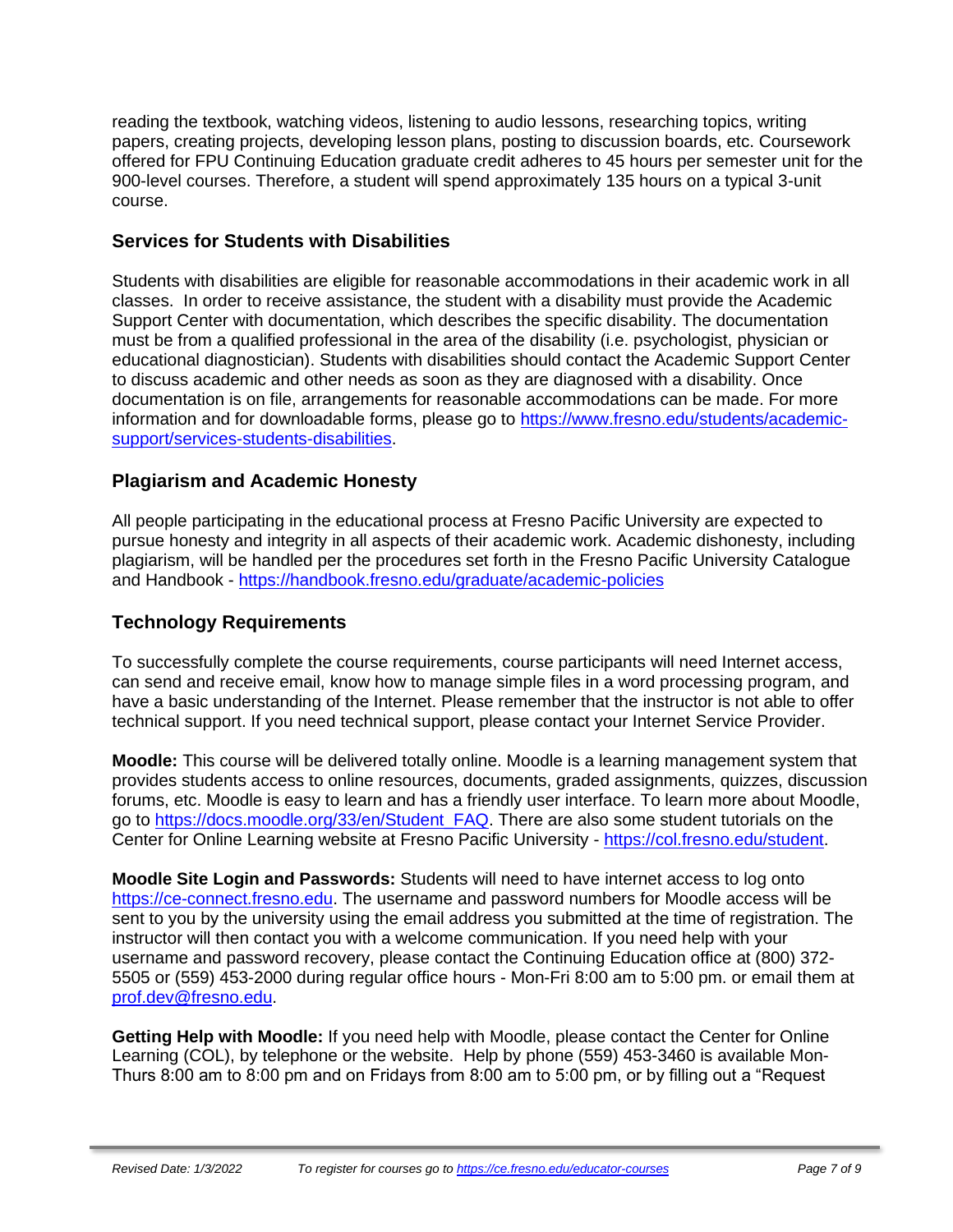Services" form at [https://col.fresno.edu/contact/request-services.](https://col.fresno.edu/contact/request-services) Please identify that you are with the "School = Continuing Education".

### **Final Course Grade and Transcripts**

When all work for the course has been completed, students will need to logon to the Continuing Education website [\(https://ce.fresno.edu/my-account\)](https://ce.fresno.edu/my-account) and "Request Final Grade". Once the instructor receives the requests and submits the grade online, students may log back in to view their Final Grade Report or order transcripts online. Please allow at least two weeks for the final grade to be posted. For more information, see the Continuing Education Policies and Procedures at [https://ce.fresno.edu/ce-policies-and-procedures.](https://ce.fresno.edu/ce-policies-and-procedures)

#### **University Policies and Procedures**

Students are responsible for becoming familiar with the information presented in the Academic Catalog and for knowing and observing all policies and procedures related to their participation in the university community. A summary of university policies may be found on the university website at [https://www.fresno.edu/students/registrars-office/academic-catalogs.](https://www.fresno.edu/students/registrars-office/academic-catalogs)

### **Fresno Pacific University Student Learning Outcomes (FPU-SLO)**

| FPU-SLO 1            | Student Learning Outcomes Oral Communication: Students will exhibit<br>clear, engaging, and confident oral communication – in both individual and |
|----------------------|---------------------------------------------------------------------------------------------------------------------------------------------------|
|                      | group settings - and will critically evaluate content and delivery components.                                                                    |
| FPU-SLO <sub>2</sub> | Written Communication: Students will demonstrate proficient written                                                                               |
|                      | communication by articulating a clear focus, synthesizing arguments, and                                                                          |
|                      | utilizing standard formats in order to inform and persuade others.                                                                                |
| FPU-SLO <sub>3</sub> | <b>Content Knowledge: Students will demonstrate comprehension of content-</b>                                                                     |
|                      | specific knowledge and the ability to apply it in theoretical, personal,                                                                          |
|                      | professional, or societal contexts.                                                                                                               |
| FPU-SLO 4            | Reflection: Students will reflect on their personal and professional growth and                                                                   |
|                      | provide evidence of how such reflection is utilized to manage personal and                                                                        |
|                      | vocational improvement.                                                                                                                           |
| FPU-SLO 5            | Critical Thinking: Students will apply critical thinking competencies by                                                                          |
|                      | generating probing questions, recognizing underlying assumptions,                                                                                 |
|                      | interpreting and evaluating relevant information, and applying their                                                                              |
|                      | understandings to new situations.                                                                                                                 |
| FPU-SLO 6            | Moral Reasoning: Students will <i>identify</i> and apply moral reasoning and                                                                      |
|                      | ethical decision-making skills, and articulate the norms and principles                                                                           |
|                      | underlying a Christian worldview.                                                                                                                 |
| FPU-SLO <sub>7</sub> | Service: Students will <i>demonstrate</i> service and reconciliation as a way of                                                                  |
|                      | leadership.                                                                                                                                       |
| FPU-SLO 8            | Cultural and Global Perspective: Students will identify personal, cultural,                                                                       |
|                      | and global perspectives and will employ these perspectives to evaluate                                                                            |
|                      | complex systems.                                                                                                                                  |
| FPU-SLO <sub>9</sub> | <b>Quantitative Reasoning: Students will accurately compute calculations and</b>                                                                  |
|                      | symbolic operations and explain their use in a field of study.                                                                                    |